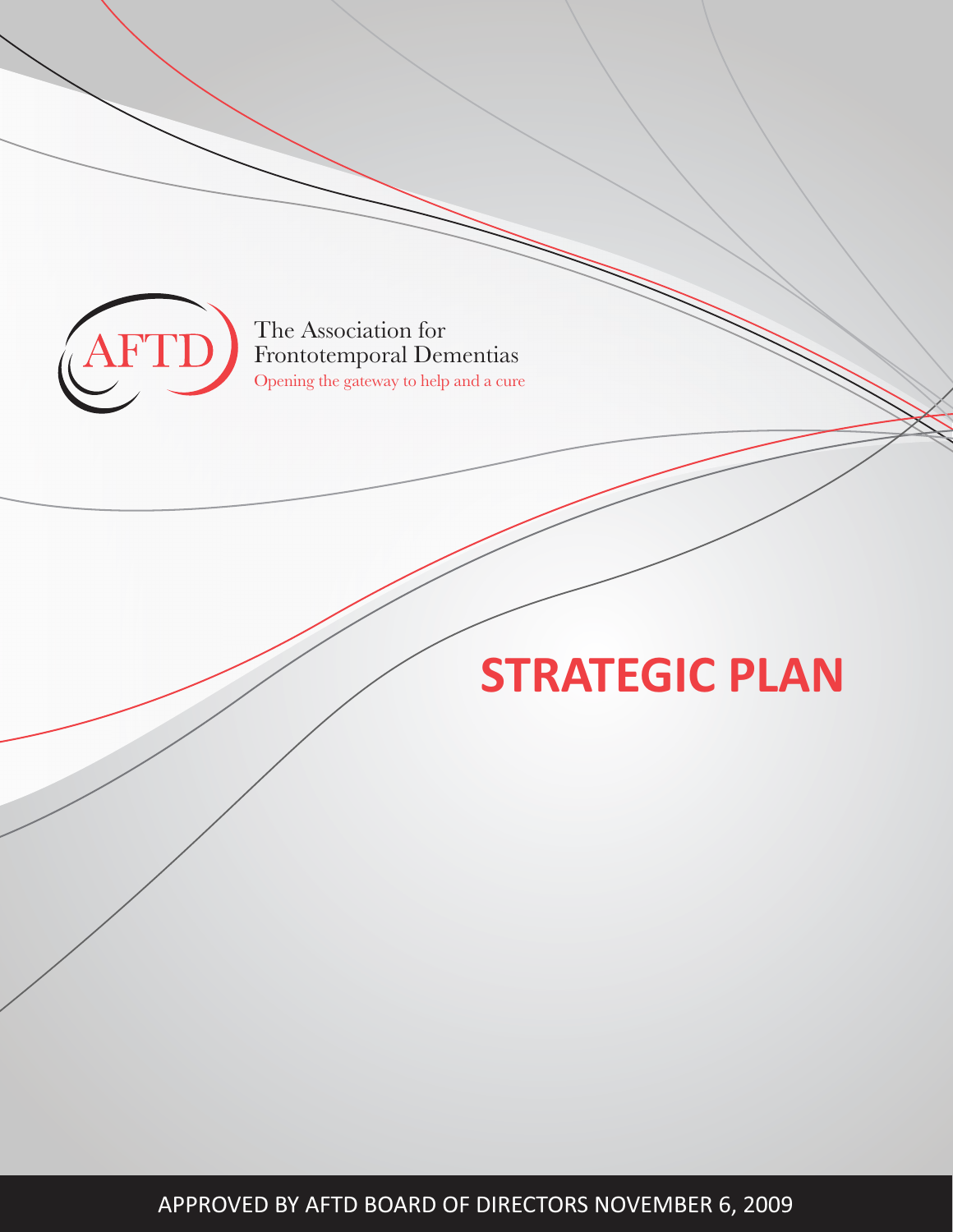## Letter from the Chair

In the seven years since I founded the Association for Frontotemporal Dementias (AFTD), the Association has grown from an all-volunteer organization funded by my \$1,000 donation to a non-profit with a professional staff of four and a budget of three-quarters of a million dollars. AFTD has surpassed even my ambitious dreams of an organization that would fund much-needed research and support and advocate for those coping with frontotemporal dementias. I believe our success to date can be credited to tireless board members, generous donors, smart management and the creation of strategic partnerships, but a great part must also be attributed to luck. Our biggest asset has been the commitment of our constituents: the families, physicians, researchers and other friends who share our belief that no family should have to face this diagnosis alone, nor hear that there is no hope.

Today, significant progress is being made in research, awareness and even advocacy, and we are gaining momentum in the quest to fulfill our mission. Scientists have discerned many of the genes and pathologies that characterize FTD; a growing number of caregivers are hosting awareness events, creating local support groups, and volunteering to share their story with the broader world; and FTD is among the small number of rare diseases that qualify for Social Security benefits under the Compassionate Allowances program.

Certainly, the bulk of our task still lies ahead of us. Too many families struggle for a diagnosis or face what that diagnosis means with minimal support. While researchers learn more each day, too many questions remain unanswered. I invite each person reading this Plan to join us, to commit in some way to creating a new, brighter future for our families and realize AFTD's vision of A world where FTD is understood, effectively diagnosed, treated, cured and ultimately prevented.

Wishing us all new hope for tomorrow,

Helen-Ann Comstock

Founder and Chair, AFTD February 10, 2010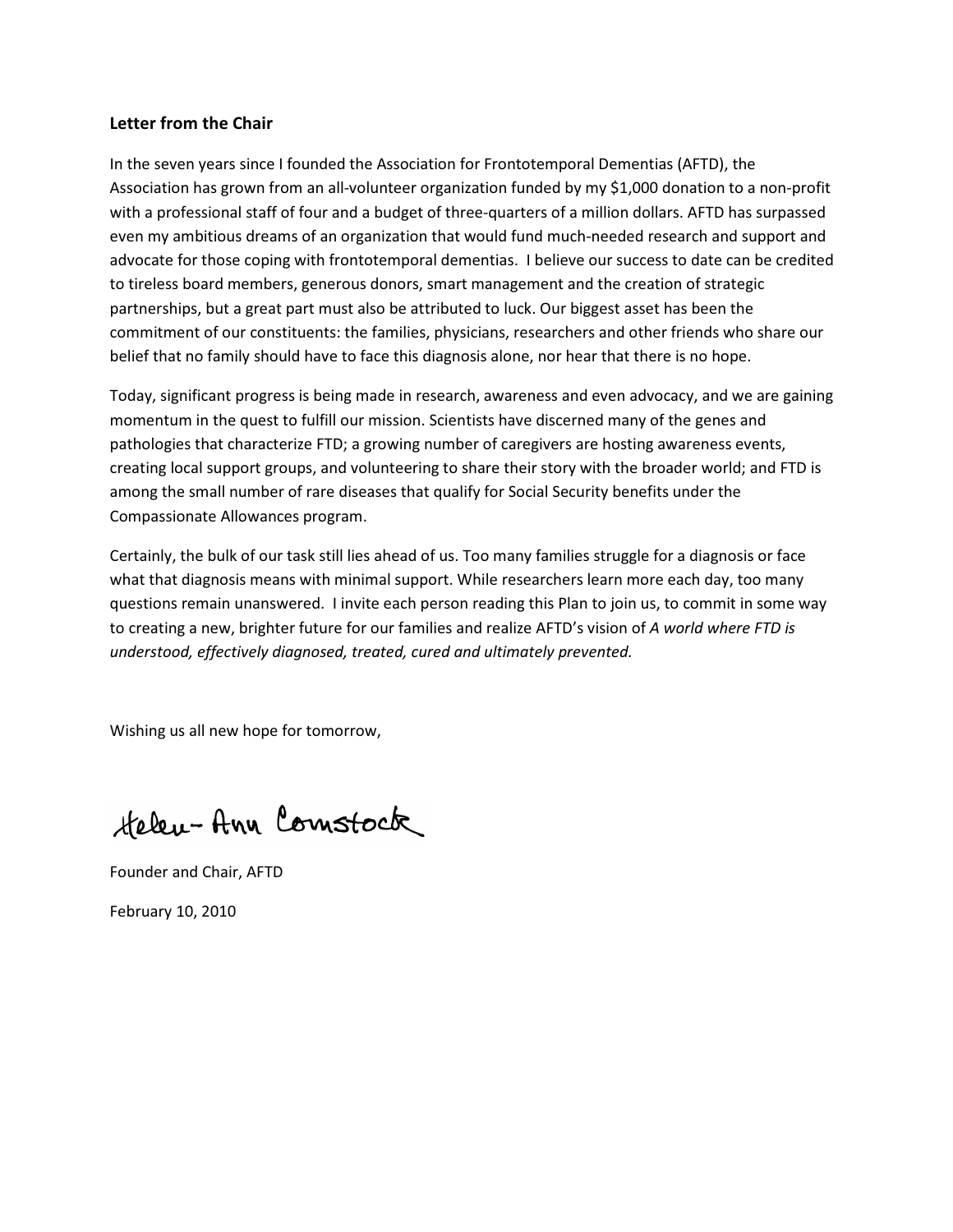# **Table of Contents**

| <b>Executive Summary</b>                                              | 1  |  |  |
|-----------------------------------------------------------------------|----|--|--|
| Introduction                                                          | 3  |  |  |
| <b>Our Mission</b>                                                    | 3  |  |  |
| <b>Our Values</b>                                                     | 3  |  |  |
| The Charge                                                            | 3  |  |  |
| <b>Our Vision</b>                                                     |    |  |  |
| <b>The Planning Process</b>                                           | 4  |  |  |
| The Basic Plan                                                        | 5  |  |  |
| <b>Critical Success Factors</b>                                       | 6  |  |  |
| <b>Our Commitment</b>                                                 | 6  |  |  |
| Priority Area 1: Promote and Fund Research                            | 7  |  |  |
| Priority Area 2: Support and Enable Patients, Families and Caregivers | 9  |  |  |
| Priority Area 3: Educate Health Professionals                         | 10 |  |  |
| Priority Area 4: Create Public Awareness                              | 11 |  |  |
| Priority Area 5: Advocate for Care and Cure                           | 12 |  |  |
| Priority Area 6: Ensure Sustainable Funding                           | 13 |  |  |
| Appendix                                                              |    |  |  |
| А.<br><b>Strategy Snapshot</b>                                        | 14 |  |  |
| <b>Financial Plan</b><br>В.                                           | 15 |  |  |
| C.<br><b>Staffing Plan</b>                                            | 17 |  |  |
| <b>AFTD Timeline</b><br>D.                                            | 18 |  |  |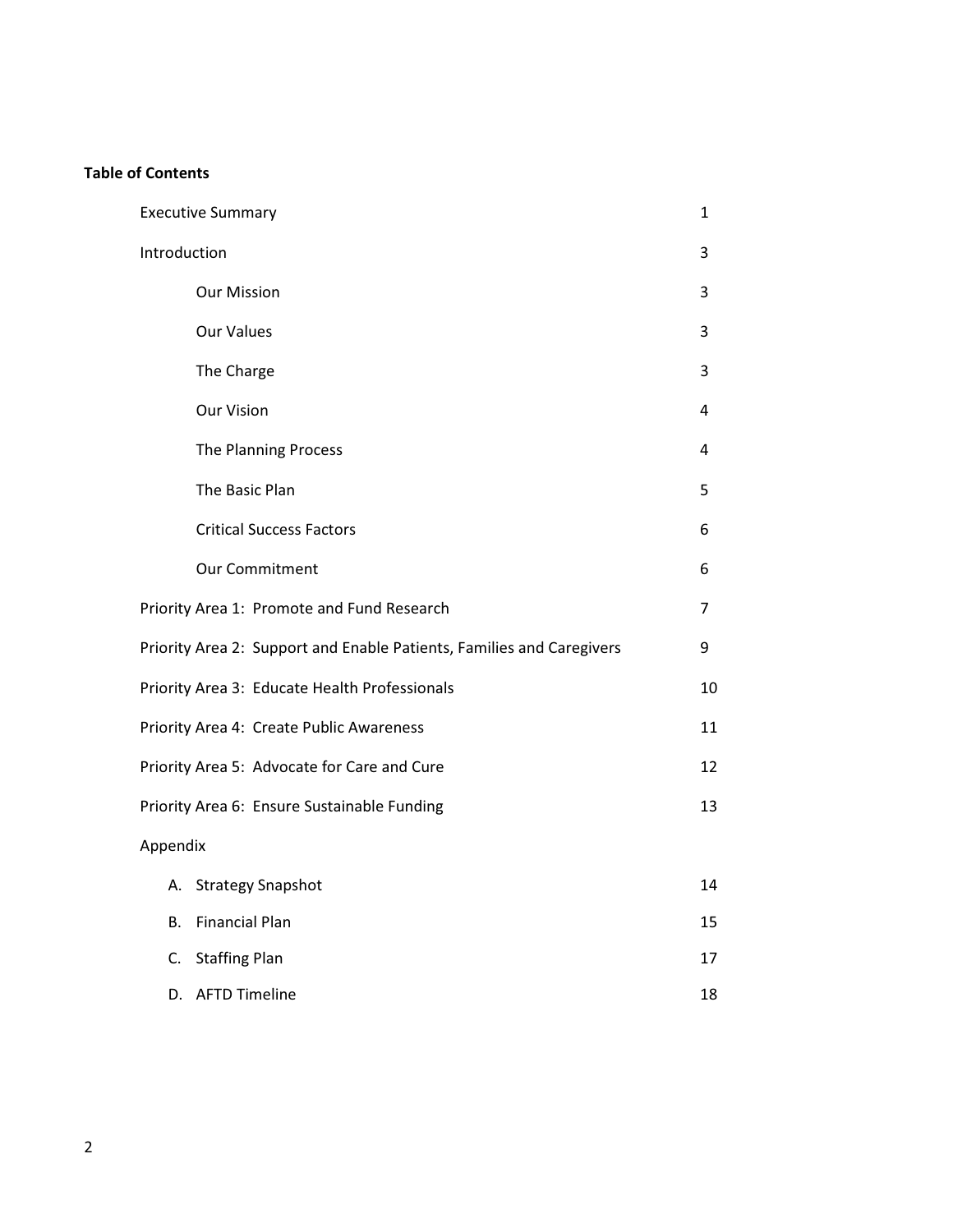# AFTD Strategic Plan 2010-2013 **Executive Summary**

The Association for Frontotemporal Dementias (AFTD) was founded in November 2002 and fostered through its early development by an all-volunteer group of caregivers who knew intimately the need for greater focused attention on the needs of people with frontotemporal dementia and their families. During the following four years, the Board established an international Medical Advisory Council, attended FTD scientific conferences, created a website with information for caregivers, established a toll-free HelpLine and phone support group, awarded its first research grants, hosted symposia on FTD and caregiver dinners, and hired its first employees.

Since 2006, AFTD has grown to an organization with a Board with members throughout the United States and a professional staff that has served more than a thousand families navigating the tortuous path of diagnosis, treatment and care of someone with frontotemporal dementia. From its inception, AFTD also has been instrumental in bringing together researchers, caregivers and policy makers to focus on and advance research toward the cure of FTD. Significant milestones in research include the formation of AFTD's partnership with the Alzheimer's Drug Discovery Foundation in 2007, and the completion of a strategic analysis of international research funding for the frontotemporal dementias in 2009.

In recognition of a period of tremendous organizational growth and building upon this solid foundation, AFTD conducted a strategic planning process in 2009 to chart a course to strengthen our growing system of support and to accelerate progress toward the cure.

The Association for Frontotemporal Dementias (AFTD) is a non-profit organization whose mission is to:

- Promote and fund research into finding the cause and cure for the frontotemporal dementias;
- Provide information, education, and support to persons diagnosed with frontotemporal dementias (FTD) and their families and caregivers;
- Educate physicians and allied health professionals about FTD and how to improve patient care;
- Bring about greater public awareness of the nature and prevalence of the frontotemporal dementias and the needs of those who are coping with them;
- Advocate with public officials and to promote public and private programs that provide appropriate, affordable and high-quality long-term health care and social services;
- Facilitate the international exchange of ideas.

# Reaffirming our mission, we envision a world where the frontotemporal dementias are understood, effectively diagnosed, treated, cured and ultimately prevented.

In this vision, FTD is widely recognized by the public. The medical community is familiar with FTD, enabling patients to obtain accurate diagnosis and appropriate care. Genetic testing with counseling is readily available.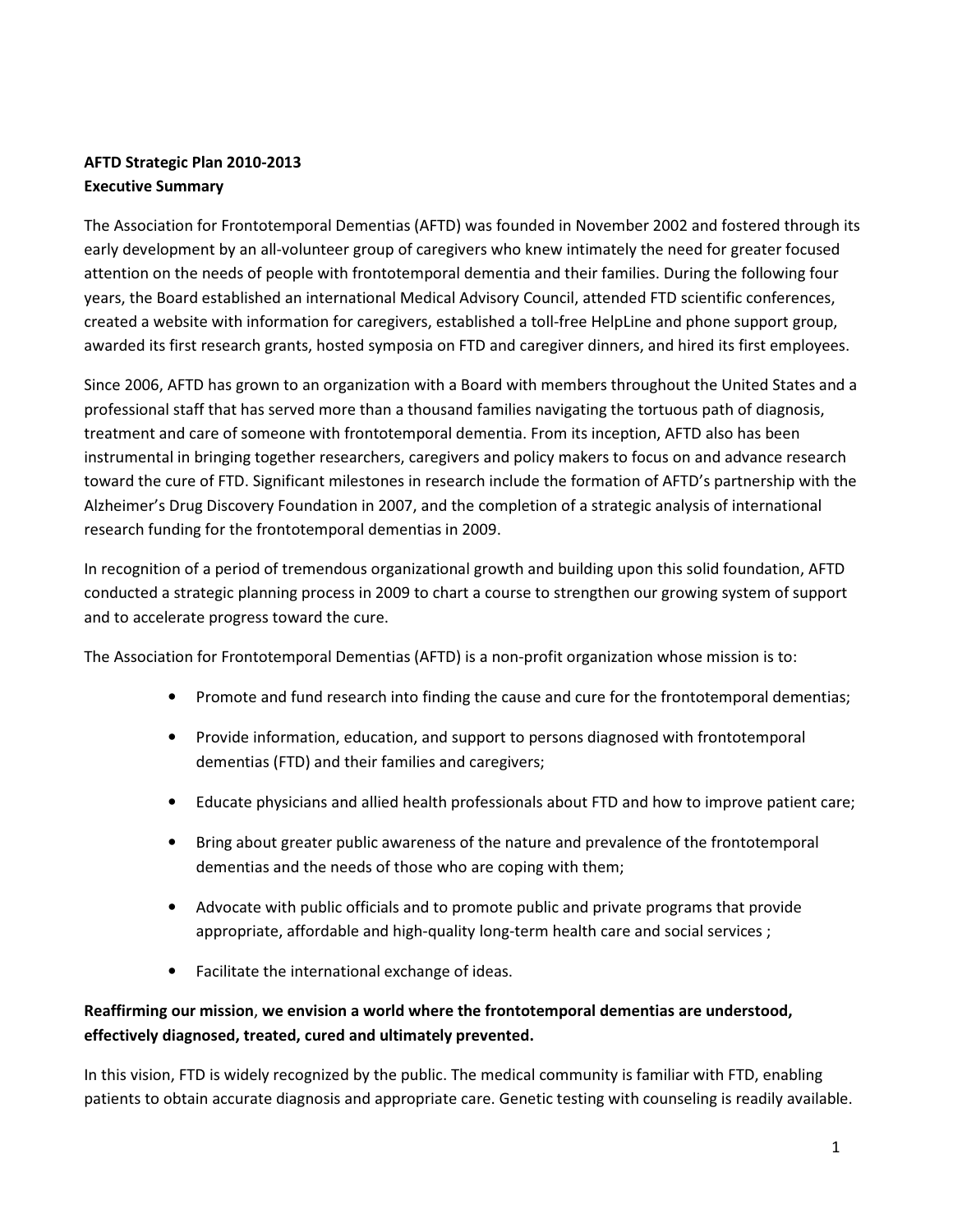Prevention and cure are a reality. The Association for Frontotemporal Dementias will be the "go to" organization for caregivers and healthcare professionals concerned with FTD, enabled by effective regional networks and guided by a respected Medical Advisory Council. We envision an organization that is compelling and successful. AFTD will be: an organization with which others want to collaborate, a model for FTD organizations around the globe and the umbrella for the international exchange of ideas.

The following are AFTD's Strategic Priorities for 2010 to 2013:

Strategic Priority 1: Promote and fund research for diagnosis and the cure. Accelerate progress toward accurate diagnosis and the cure by leveraging strategic partnerships to accomplish the following: establishment of a formal network of FTD centers of excellence, increased participation in brain donation, and identification of key biomarkers for FTD.

Strategic Priority 2: Support and enable patients, families and caregivers. Serve as the nexus of an extensive network of support, ensuring accessibility of support groups, information, education and counsel for each family faced with FTD.

Strategic Priority 3: Educate physicians and healthcare providers to better serve FTD patients and families. Develop educational modules in partnership with key professional educational organizations, thereby equipping doctors, nurses and long-term caregivers with the knowledge and capabilities to provide quality care and accurate referrals to FTD patients and their families.

Strategic Priority 4: Create public awareness of FTD and associated realities. Accelerate fulfillment of AFTD's mission by creating a set of branded materials and disseminating them throughout professional and community networks across the Unites States and Canada, and spreading this message to the public via an annual, branded national awareness event

Strategic Priority 5: Systematically advocate for care and the cure of FTDs over a broad network of stakeholders. Create and foster the necessary infrastructure, relationships and processes to advocate effectively for a robust system of support for FTD patients and their families.

Strategic Priority 6: Fund AFTD's growth by securing and expanding a sustainable donor base. Develop a broad and sustainable income stream that will enhance our ability to expand support services for patients and caregivers and accelerate the path to the cure.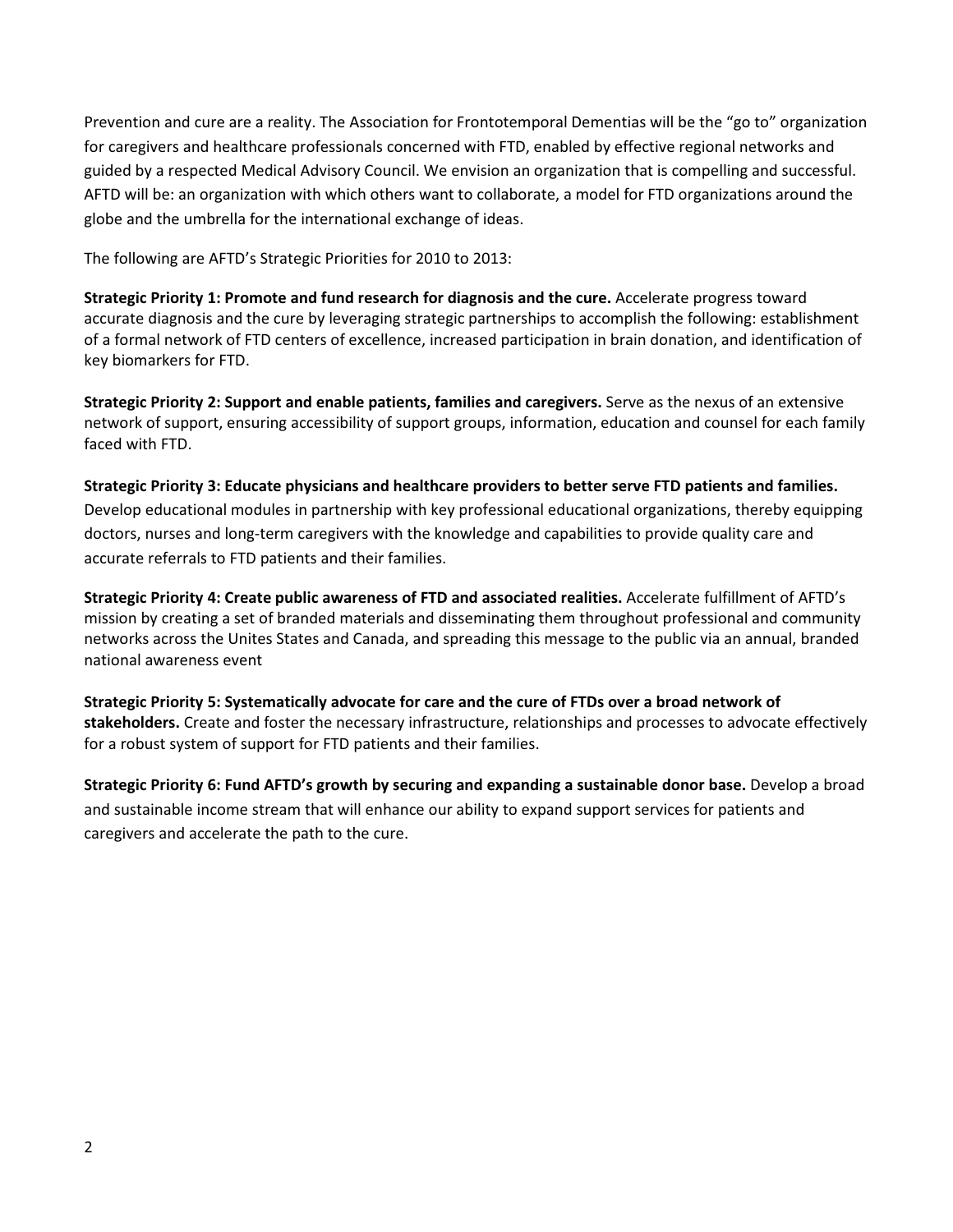## **Introduction**

#### **Our Mission**

The Association for Frontotemporal Dementias (AFTD) is a  $501(c)(3)$  non-profit organization whose mission is to:

- Promote and fund research into finding the cause and cure for the frontotemporal dementias;  $\bullet$
- Provide information, education, and support to persons diagnosed with frontotemporal dementias (FTD) and their families and caregivers;
- Educate physicians and allied health professionals about FTD and how to improve patient care;
- Bring about greater public awareness of the nature and prevalence of the frontotemporal dementias and the needs of those who are coping with them;
- Advocate with public officials and to promote public and private programs that provide appropriate, affordable and high-quality long-term health care and social services;
- Facilitate the international exchange of ideas.

## **Our Values**

AFTD's values are centered on knowledge, positive action, collaboration, respect, dignity and compassion. These form the foundation of how we work.

## **The Charge**

2008 found AFTD in its "adolescence" as a non-profit organization. Fueled by an expanding base of donors and guided in great part by serendipity, we had grown from an all-volunteer organization to one with professional staff, programs, and annual goals and budgets. Each new activity and program initiated was bringing us in contact with more professionals and families, thus widening our circle of donors, potential partners and those for whom AFTD's ability to fulfill its mission was not merely an organizational mandate, but an urgent and very personal need. It was against this backdrop that fate, in the form of an unanticipated gift from an extremely generous donor, brought us an opportunity to pause, assess critically the organization AFTD had become, and chart a thoughtful, proactive course for the next three to five years.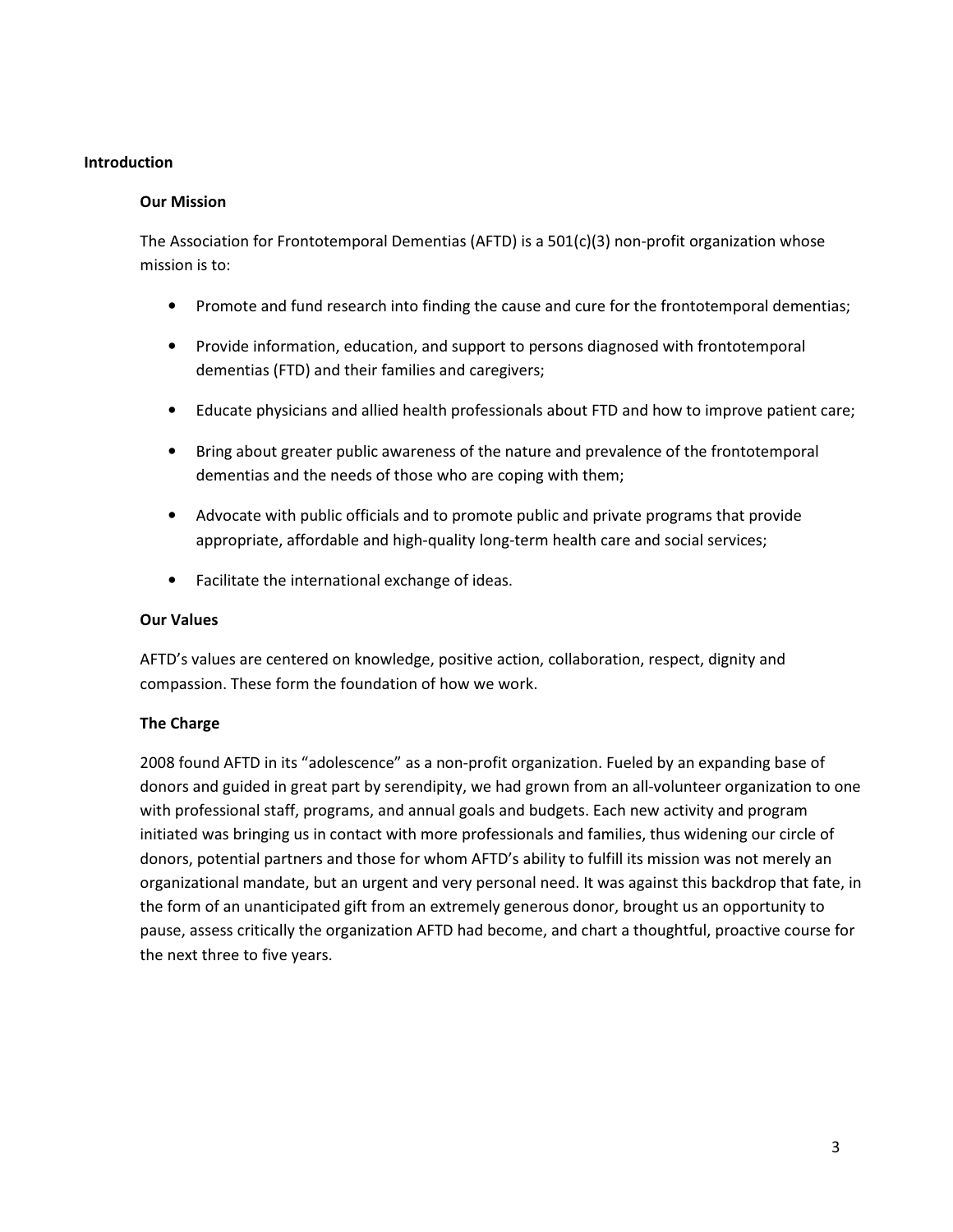## **Our Vision**

Reaffirming our mission, we envision a world where frontotemporal dementia is understood, effectively diagnosed, treated, cured and ultimately prevented.

In this vision, FTD is widely recognized by the public; the medical community is familiar with FTD, enabling patients to be diagnosed early and accurately, cared for appropriately, and accepted by a wide range of health care facilities; appropriate genetic testing with counseling is readily available; and medical advances provide effective treatment and, ultimately, a cure and prevention.

We envision AFTD to be the "go to" organization for caregivers and healthcare professionals concerned with FTD, enabled by effective regional networks and guided by a respected Medical Advisory Council. Because of our existence, upon diagnosis all families will be given accurate information about FTD and patients, and families and professional caregivers alike will have an organization to turn to for resources, information and support. We see AFTD to be compelling and successful – an organization with which others want to collaborate, and a model for similar organizations around the globe, while serving as the umbrella for the international exchange of ideas.

## **The Planning Process**

In early 2009, a strategic planning committee comprised of AFTD Board and staff engaged in systematically planning AFTD's future. We began by considering AFTD's impact to date in fulfilling its mission, the current and future needs of its stakeholders, and the role that AFTD might play in fulfilling these needs and ultimately achieving our vision. We specifically assessed the organization's strengths, weaknesses, opportunities and threats and drafted a vision for the future. We emerged with a list of strategic goals, and assigned the standing committees of the Board the task of further development and prioritization of these strategic goals.

In June 2009, the Board of Directors convened in Los Angeles for its annual meeting. During an additional day and a half committed to planning, the Board re-committed to the full breadth of AFTD's mission, and approved an official vision statement and six strategic priorities to guide AFTD's activities and resource allocation for the next few years. The following several months were allotted for the Board committees to construct an implementation plan and define the key assumptions and necessary resources for each priority.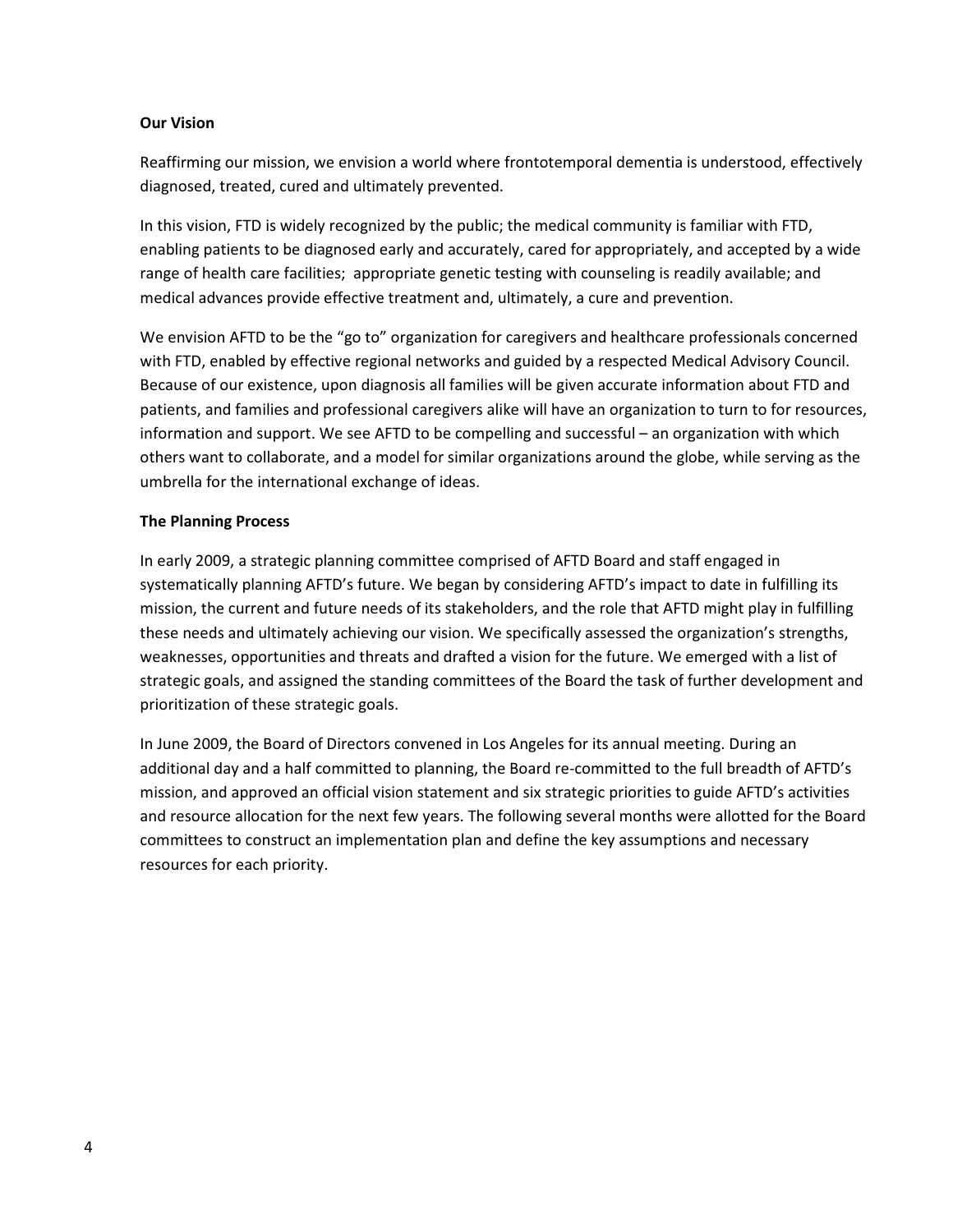## **The Plan**

The resulting plan, approved by the AFTD Board of Directors November 6, 2009, provides a four-year work plan organized around six interlocking priorities:



For each priority, we have articulated a desired result, have decided "how to get there" by selecting specific goals, and have made it actionable by defining specific objectives, milestones and outcomes. The plan reflects this methodology, and provides a blueprint for more detailed annual planning.

Underlying and enabling the fulfillment of these goals is the continued effective leadership and governance on the part of AFTD's Board and staff. We will specifically focus on leadership and organizational development during 2010 in anticipation of transition to the next stage of our growth as a more mature organization.

Through this plan, AFTD is re-committing itself to two themes that provide the foundation for all of our activities: Care and The Cure. Care deals with the system of services and information that AFTD provides to caregivers and patients. The Cure focuses on the combination of research, training and information dissemination that will speed capabilities for diagnosis, treatment and prevention of the frontotemporal dementias.

This plan represents the beginning of a process, rather than its completion. AFTD's strategic plan is a working document, to be tested, amended and altered as unanticipated opportunities—and no doubt challenges as well—present themselves. We have and will continue to use it as a framework to guide the setting of goals and budget allocation each year, as well as to track our progress.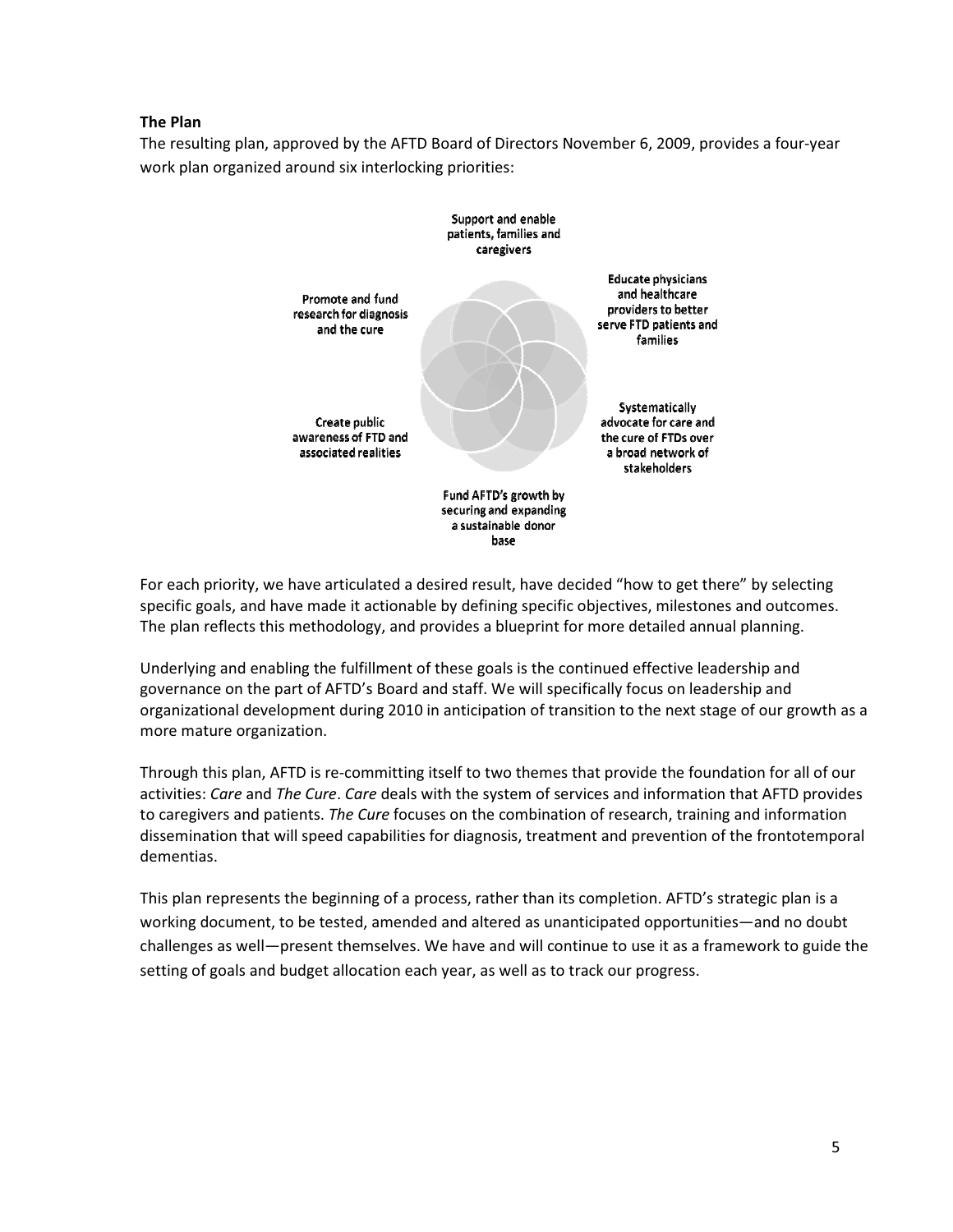## **Critical Success Factors**

The planning process brought focus to a set of critical success factors, which AFTD's leadership will manage and assess on an ongoing basis, to ensure successful implementation of this Strategic Plan.

- AFTD leadership must invest in Board recruitment in order to secure a seamless transition from the founder and initial Board to a renewed and expanded Board which, guided by our founding values, continues to advance the AFTD mission.
- The organization must invest significant energy in establishing and expanding the volunteer  $\bullet$ grassroots network. Well-trained and -equipped Regional Coordinators, and effective communications between the national office and these volunteers, will enable a consistent message that can produce maximum impact for awareness, advocacy and fundraising.
- Efficient progress toward the cure will require leveraging key assets and partnerships. These  $\bullet$ include: access to scientific and medical expertise (AFTD's Medical Advisory Council); development of a comprehensive research database (the International Strategic Analysis of Funding for FTD); leveraging of existing infrastructure (the Alzheimer Disease Centers); and engagement of major donors and other strategic partners, as they are identified.
- Establishment of win-win strategic partnerships is a critical strategy for achieving success across all  $\bullet$ six priorities. Key partners include families, researchers, clinicians, government, educators, peer organizations and other private and public funders.
- $\bullet$ Success is dependent upon a broad, sustainable funding base. Development of this base will require expanded staff, time, expertise and infrastructure.

## **Our Commitment**

This has been a journey of deep thought and self-realization for the Board and staff of the Association for Frontotemporal Dementias. The loved ones lost to FTD have been a significant presence with us throughout the planning process, and we recognize that our essential working norms- to gain insight; think expansively; be self-aware, communicate deeply; and be flexible- are the very qualities and abilities that our loved ones have lost through FTD. This is a poignant reminder of just how precious these abilities are and highlights the great tragedy of FTD.

We have emerged recommitted to our mission and energized to work on behalf of all those who live and work with FTD each day. Indeed, you will find that this plan is proactive and aggressive: We hold the promise and the means to build a brighter future in our own hands.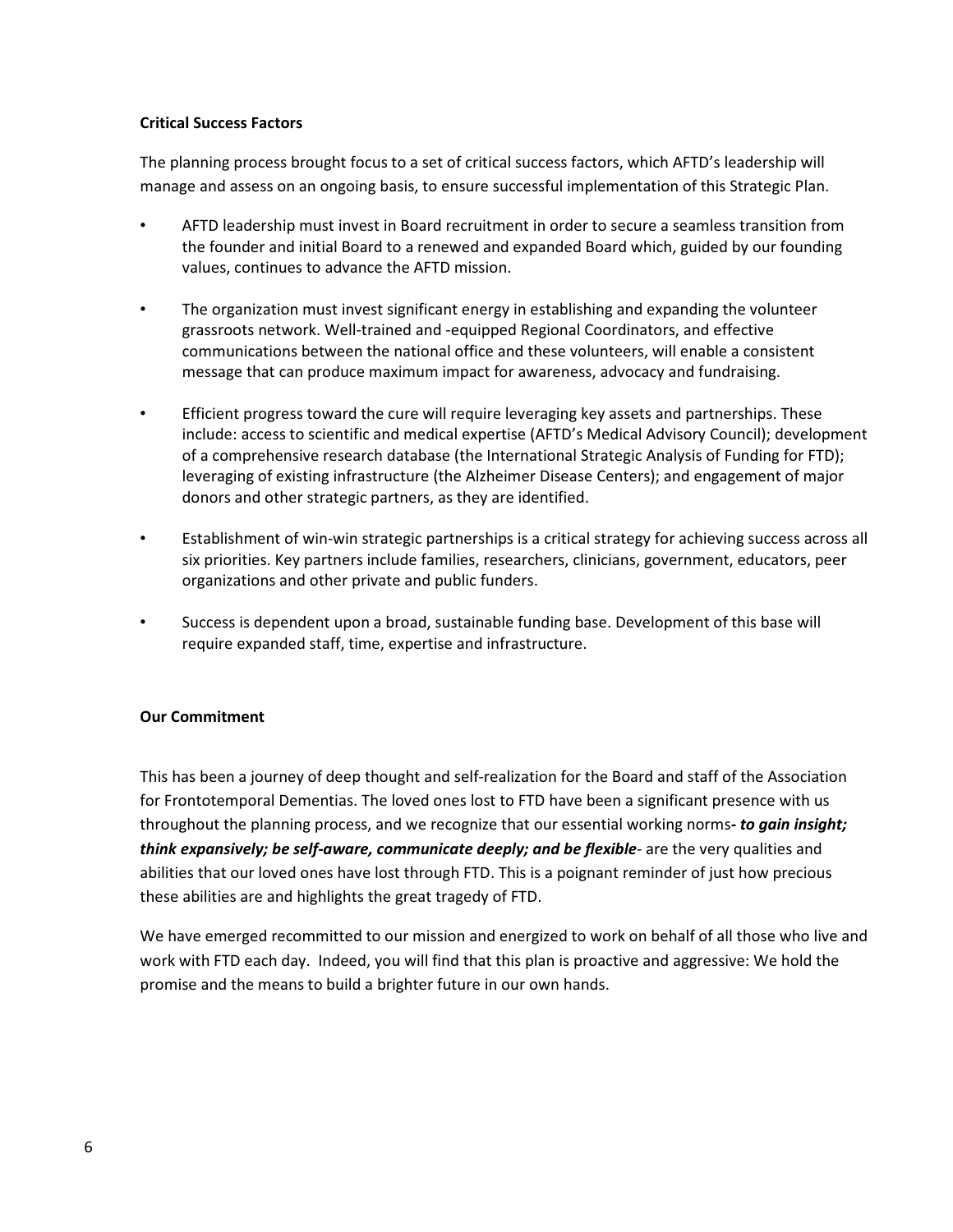# **Strategic Priority 1** Promote and fund research for diagnosis and the cure

# **Desired Result**

AFTD accelerates progress toward accurate diagnosis and the cure of FTDs.

## **Strategies for Diagnosis and Cure with Supporting Objectives:**

- Build infrastructure to become THE knowledge center for FTD and create an agenda to drive research forward
	- Form a Research Committee  $\bigcap$
	- Create part-time Research Director position  $\circ$
	- Continue to maximize valuable resource we have in the MAC  $\circ$
	- Collect information: Strategic Research Analysis, ADRC Survey  $\circ$
	- Analyze the data, identify scientific challenges, identify priority goals and define strategies to  $\circ$ achieve each
	- Host Workshop every 18 months to evaluate research agenda on an ongoing basis  $\circ$
- Form a subcommittee of scientific advisors to take the lead on each strategic initiative/priority (influence but do not own these committees)
	- $\circ$ Create, build and maintain key relationships
	- Clarify the role AFTD should play in the international conference  $\circ$
	- Focus on three priorities:  $\circ$ 
		- Brain Donation: facilitate relationship and effective communication between researchers  $\bullet$ and families to encourage participation in brain donation
		- Establishment of FTD Cores within the ADRC network
		- Biomarkers: Motivate and focus the global research community to speed efficient path to the cure
- Invest our grant dollars to have the greatest strategic impact
	- $\circ$ Fund proof-of-concept research to catalyze drug development programs
	- Fund pilot research projects (basic and clinical)  $\circ$
	- Establish a recurring two-year Fellowship, awarded on alternate years  $\circ$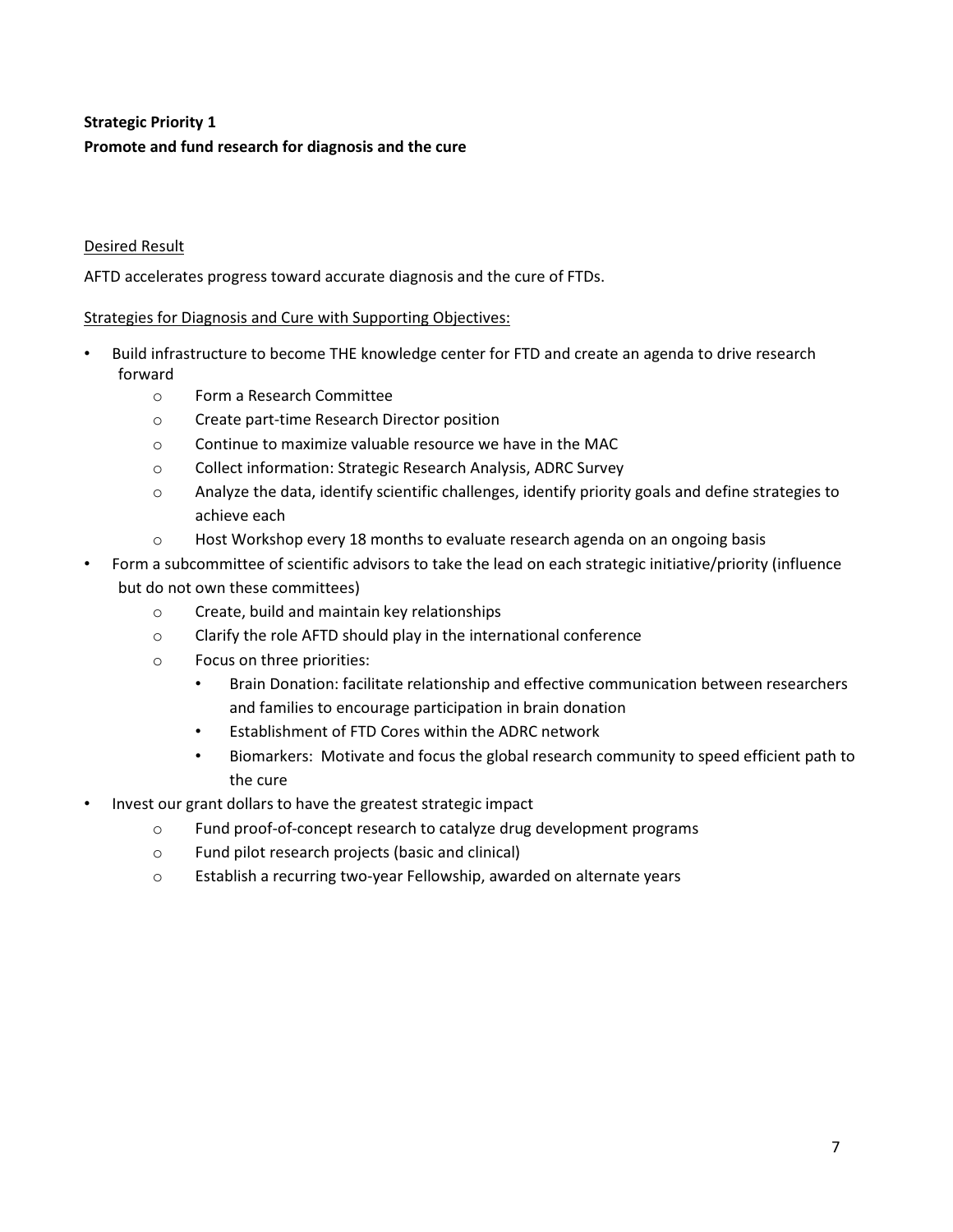## Resources

- Hire a part-time director of research in 2010 to strengthen connection with the research community and to  $\bullet$ direct strategic investment of AFTD's grant dollars
- Raise significant funds to sponsor the Strategic Research Analysis, scientific workshops and grant programs  $\bullet$ listed above on an ongoing basis
- $\bullet$ Advocate for funding of major research initiatives by larger funding partners (e.g., NIH, Alzheimer's Drug Discovery Foundation, and Consortium for FTD Research)

- New partnerships and opportunities reflecting that AFTD is recognized as a knowledge center  $\bullet$
- Progress relative to identified priorities: brain donation, establishment of FTD centers and biomarkers  $\bullet$
- Increased funding for FTD research  $\bullet$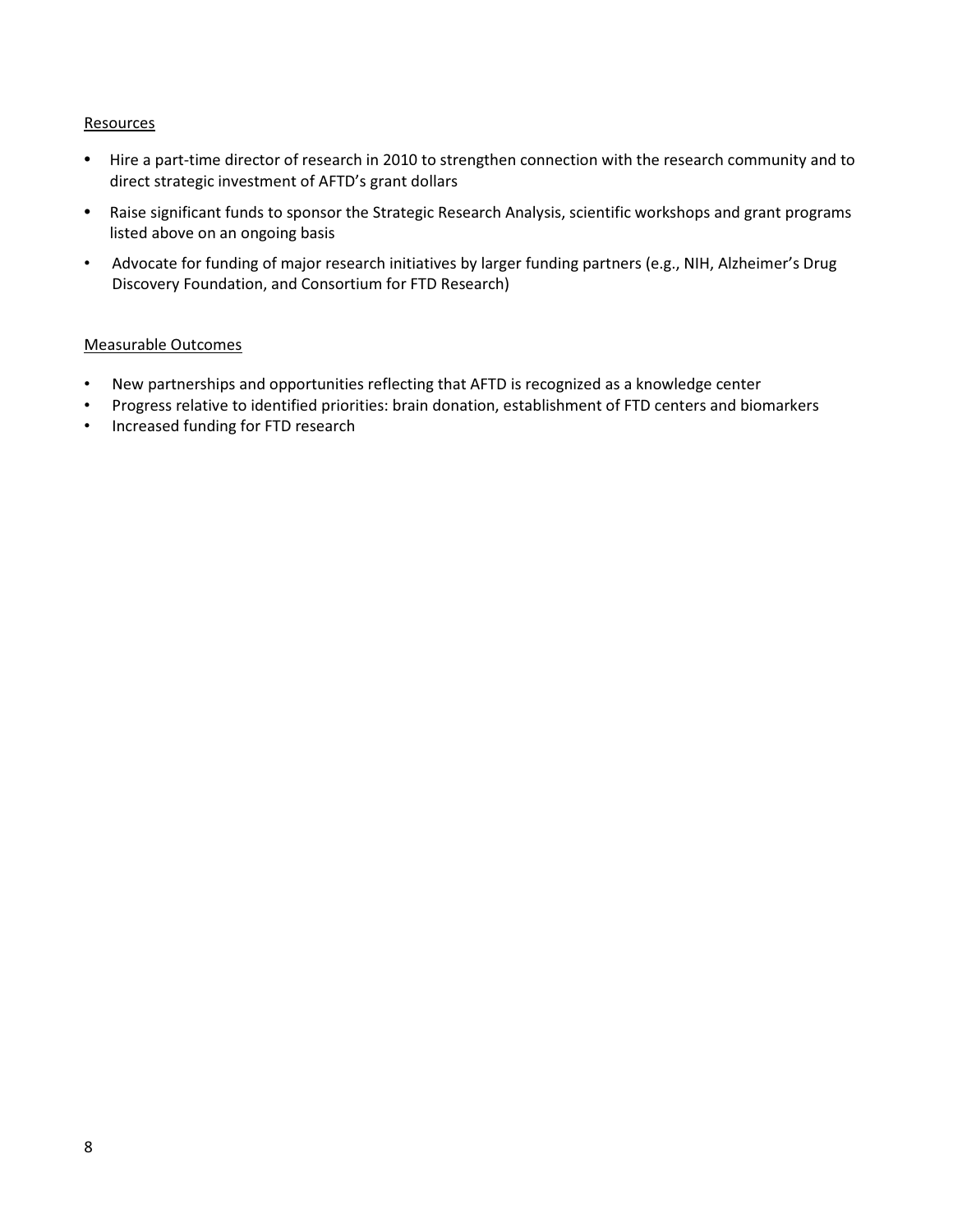# **Strategic Priority 2** Support and enable patients, families and caregivers

## **Desired Result**

AFTD serves as the nexus of an extensive network of support, ensuring accessibility of information, education and counsel for each family confronting frontotemporal dementia.

## **Strategies for Support**

- Grow in numbers served, enabled by increased staff facilitating a growing network of support
- Address the specific information and support needs of identified sub-populations within the FTD community
- Develop key relationships that will extend reach to individuals and families in need

## Objectives

- Expand AFTD HelpLine service to ensure response within one business day for phone and e-mail inquiries.
- Expand access to local caregiver support groups with a minimum target of one in each state/province and major metropolitan area. Groups operate independently, but receive assistance with networking, resources, materials and education from AFTD.
- Continue provision of three existing telephone support groups for caregivers unable to access in-person support; expand number of groups to meet unique needs or pilot new services.
- Expand Caregiver Respite Financial Assistance to decrease caregiver burden and engage additional families.
- Assess needs and provide support to currently underserved groups, particularly the newly-diagnosed, young adult caregivers, and families with children and teens.
- Develop partnerships to pilot projects for targeted populations; promote and disseminate the most effective products.

## **Resources**

- Immediately add a full-time program coordinator to AFTD staff to expand services
- Later, add a full-time counselor to caregiver support staff to enhance accessibility and breadth of services
- Invest proportionally in infrastructure (IT, etc.) to enable growth of the support network

- 200 new caregivers and 2400 new contacts per year, building from current 850 caregivers and 6450 contacts
- Increase number and diversity of populations served
- Proportional increase in volunteers engaged in AFTD's mission due to expanded number of people served
- Number of caregiver respite grants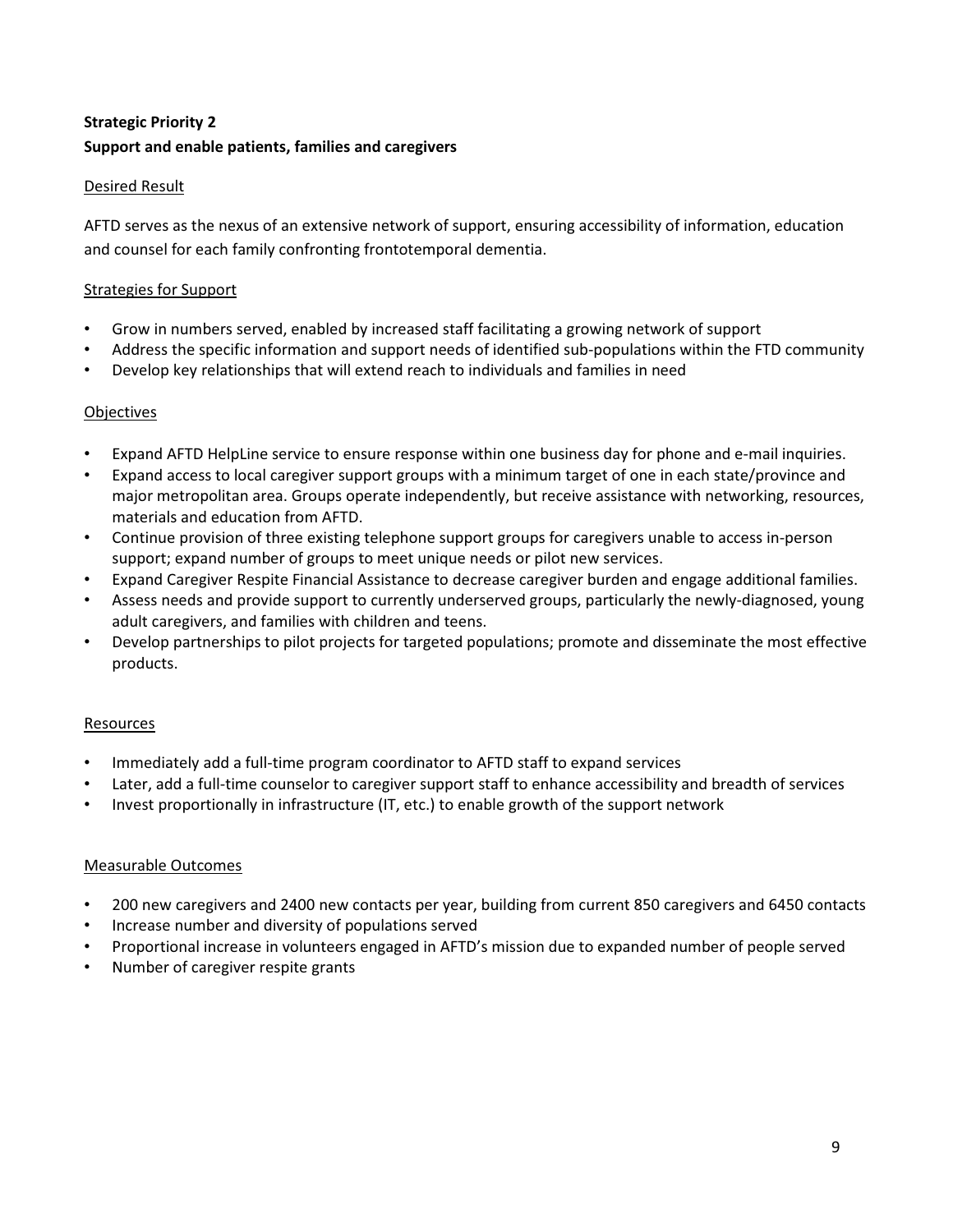# **Strategic Priority 3** Educate physicians and healthcare providers to better serve FTD patients and families

## Desired result

AFTD partners with key professional educational organizations to develop multiple avenues for professional education, thereby equipping doctors, nurses and long-term caregivers with the knowledge and skills to serve FTD patients and their families.

## **Strategies for Professional Education**

- $\bullet$ Connect health care professionals with essential information
- Educate physicians and healthcare providers to better serve FTD patients and families
- Establish AFTD as the central information source for training of health care professionals

## **Objectives**

- Provide access to essential introductory information for priority health professionals (physicians, nurses, long-term care providers) via AFTD website
- Expand relationships with professional educators within priority health fields to fully understand the challenges, best methodologies and potential partnerships for creation and effective delivery of in-depth, accredited continuing education modules.
- Identify opportunities to leverage AFTD resources to have maximum impact and create higher standards of professional knowledge and care.
- Design and pilot a basic curriculum for each audience
- Conduct outreach to the target audiences to motivate and increase utilization of available education materials

## Resources

- With the addition of a full-time program coordinator, AFTD's program director will concentrate on furthering these professional training goals
- Partnership with individuals or organizations from multiple health care areas with training capabilities
- Partnership and collaboration with FTD centers of excellence

- Number of professionals reached, content on healthcare professional section of the website, number of publications/ talks to professionals
- Number of online CME course offerings and number of professionals trained
- Number of health care professionals registered with AFTD, quality and quantity of web hits and content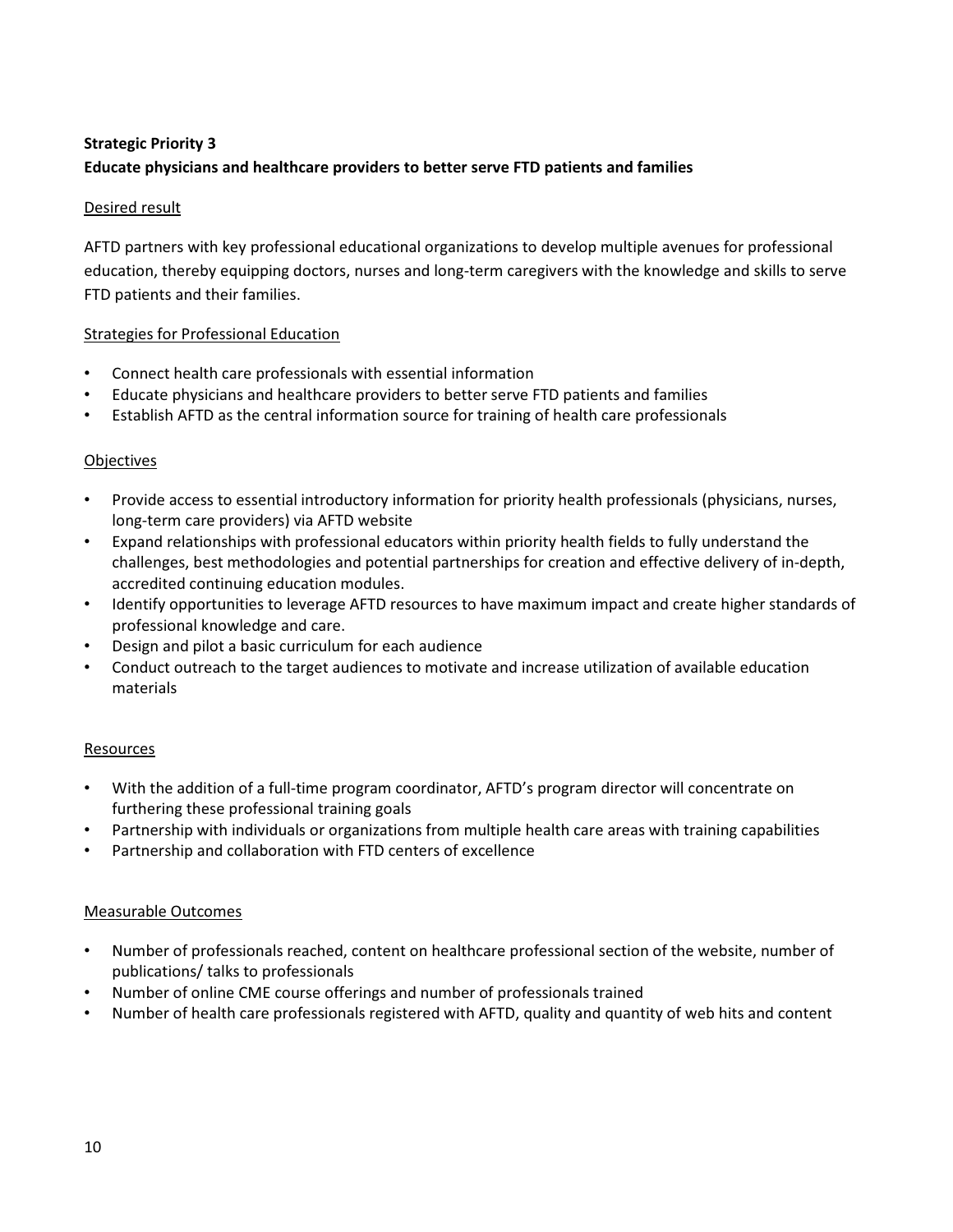# **Strategic Priority 4** Create public awareness of FTD and associated realities

## Desired result

The fulfillment of AFTD's mission- care and cure- is accelerated through formalized, branded materials that are effectively disseminated throughout professional and community networks across the Unites States and Canada, culminating in a national awareness campaign to drive advocacy and fundraising.

## **Strategies for Public Awareness**

- Formalize branding and develop materials.
- Distribute the message and materials throughout the FTD network
- Build national recognition for AFTD and FTD awareness

# Objectives

- Create a set of multi-use, professional quality materials for use across all program areas; launch Faces of FTD at 2010 Annual and International Conferences
- Expand visual media and web-based efforts to increase awareness of FTD and AFTD; explore partnerships for production of a sponsored film piece
- Pilot the distribution of the materials through the regional network of volunteers
- Based on pilot learning's, identify how to systematically establish and distribute message and materials through multiple channels, both professional- and community-based
- Build relationships and knowledge to support a national awareness campaign

## Resources

- Create and fill a staff position for marketing/communications in 2010
- Engage Board Awareness committee expertise, effective graphic designer and printer to support development of professional materials
- Leverage International meeting in Oct 2010 in Indianapolis to gain traction at the national level

- Quantity and quality of publications available through AFTD website and in hard copy
- Number of volunteers engaged in network, leadership coverage by region, number of Board members attending outreach events (e.g. regional conferences), quantity of marketing materials distributed throughout the community
- Number of media inquiries and articles published
- Generation of AFTD's own, proactive awareness campaign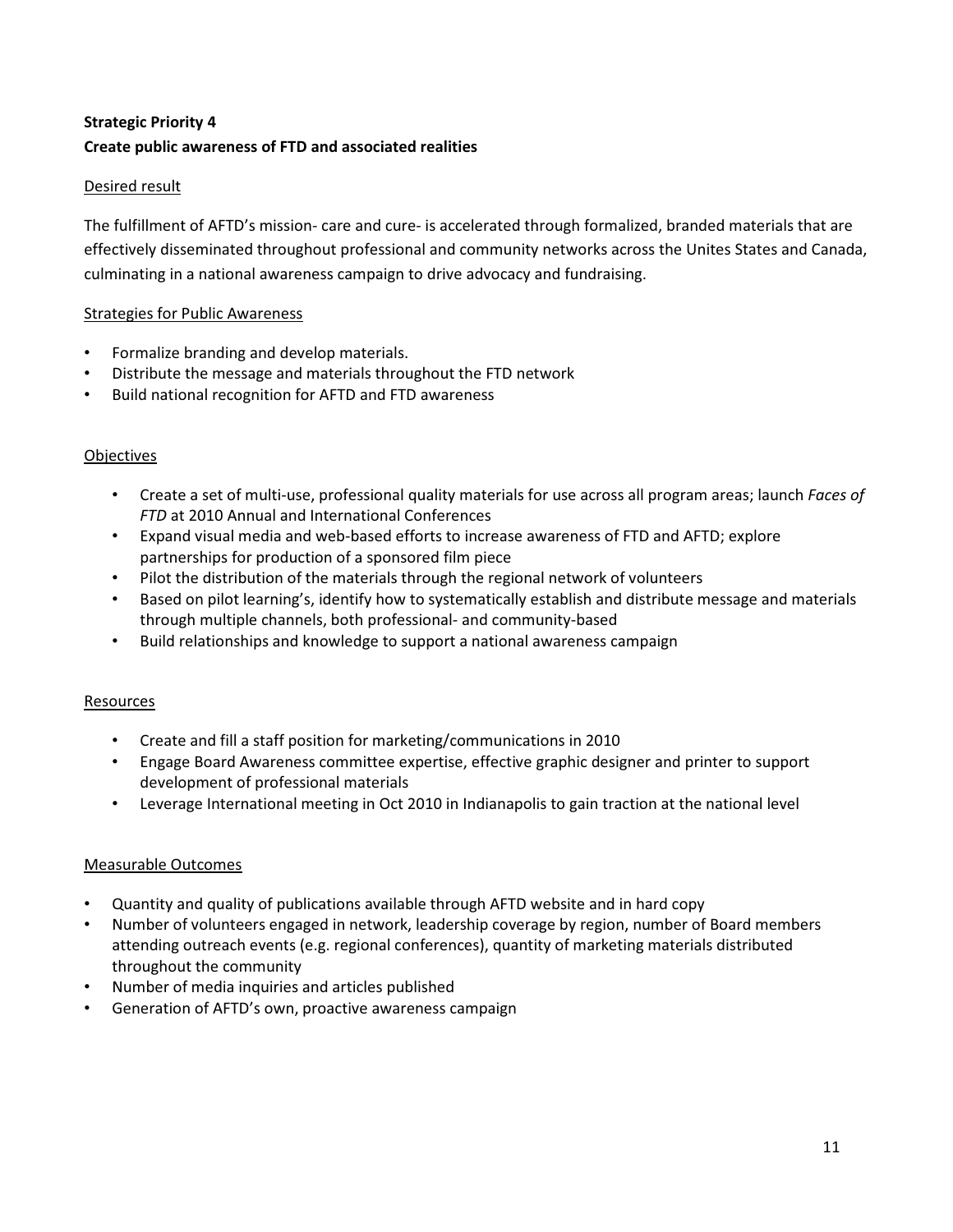# **Strategic Priority 5** Systematically advocate for care and the cure of FTDs over a broad network of stakeholders

## Desired result

AFTD has the necessary infrastructure, relationships and processes to advocate effectively for a robust system of support for FTD patients and their families.

## **Strategies for Advocacy**

- Build infrastructure for an effective advocacy program
- Develop key relationships that will support all advocacy efforts
- Embark on AFTD's first major advocacy campaign

## Objectives

- Develop, engage and train leadership for FTD advocacy within the Board and extending to a vibrant  $\bullet$  . grassroots network
- Develop an advocacy agenda based on the priority needs of FTD patients and families, and the professionals who support them
- Establish appropriate communication vehicles and technology to mobilize our constituent base

## Resources

- $\bullet$ The heart of advocacy will be a fully populated and trained regional volunteer network guided by knowledgeable and engaged Board leadership
- AFTD will benefit from the experience of peer organizations with more mature advocacy programs
- When appropriate, AFTD will partner with peer organizations to accomplish common agendas

- Number of Board members and volunteers engaged in advocacy
- Number of visits to policy leaders by Board members and volunteers
- Process established for prioritizing and evaluating issues, opportunities and partnerships
- Identification of priority issues
- Successful change on identified priority issues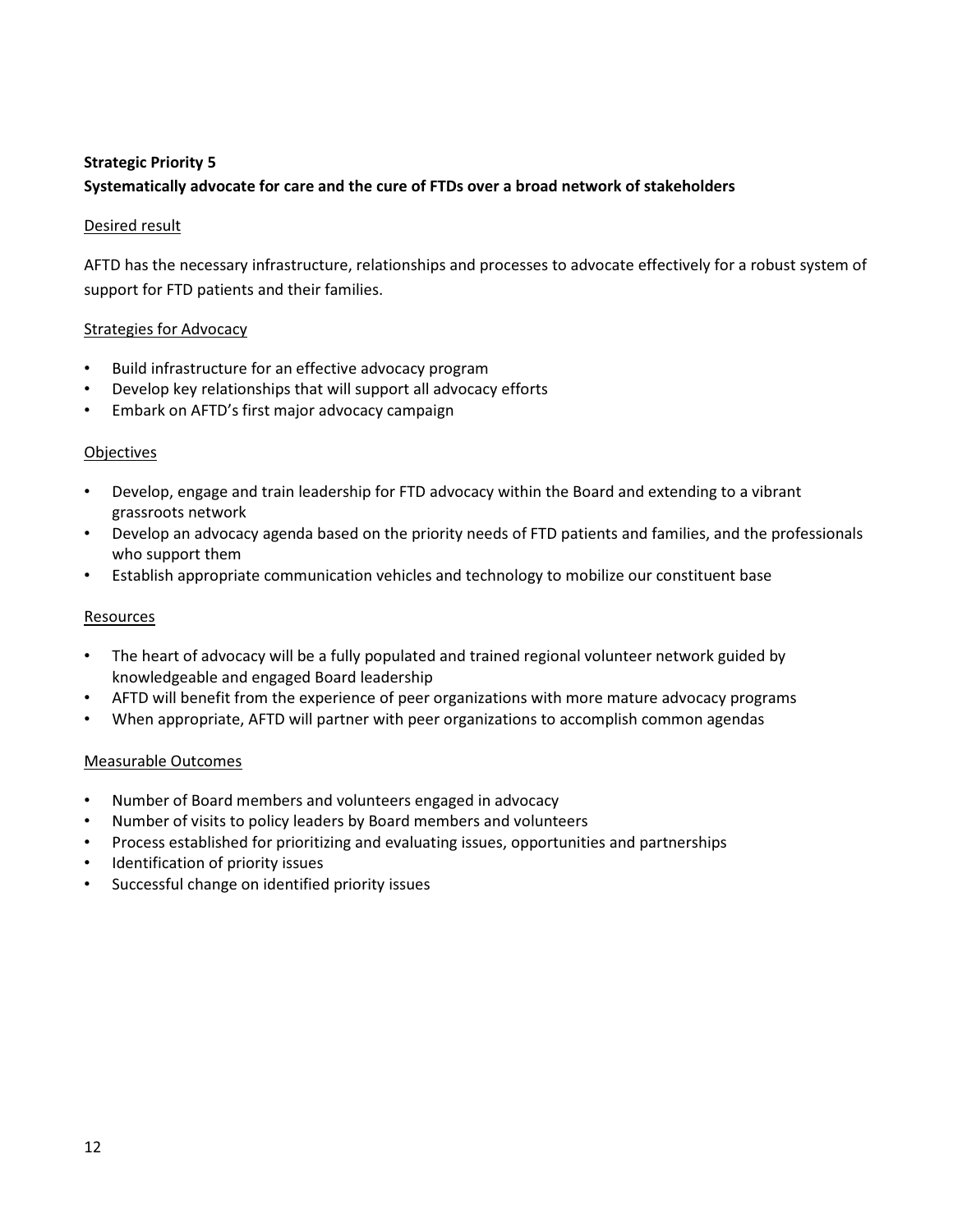# **Strategic Priority 6** Fund AFTD's growth by securing and expanding a sustainable donor base

## Desired result

AFTD has a broad and sustainable income stream that will enhance our ability to expand support services for patients and caregivers and accelerate the path to the cure.

## **Strategies for Sustainable Funding**

- Connect with, serve and grow support from donors at every giving level, each year.
- Effectively respond to major donor opportunities
- Identify key granting agencies and establish relationships, priorities and goals to maximize potential support

## Objectives

- Set and pursue specific fundraising objectives derived from a match between AFTD's strategic priorities and donors' needs and interests
- Routinely follow and refine a year-round solicitation and cultivation schedule  $\bullet$ 
	- Develop and utilize a branded message and professional presentation materials
	- Establish effective fundraising systems, maximizing the use of technology for online solicitation and  $\bullet$  . collection and recording of donor information in a robust database
	- Develop additional mechanisms for donor support, to include planned giving, scheduled giving, bequests, and matching gifts

## Resources

- Ensure continued strong leadership from Board members for cultivation and solicitation of major prospects
- Expand staff time for support of grassroots events
- Hire a Communications Director by mid 2010

- Increased dollars raised
- Increased number of donations at each level
- Growth in the size of gifts from established donors
- Enhanced mechanisms for giving
- Growth in number of institutional donors, grants written, connections made, and dollars raised from institutions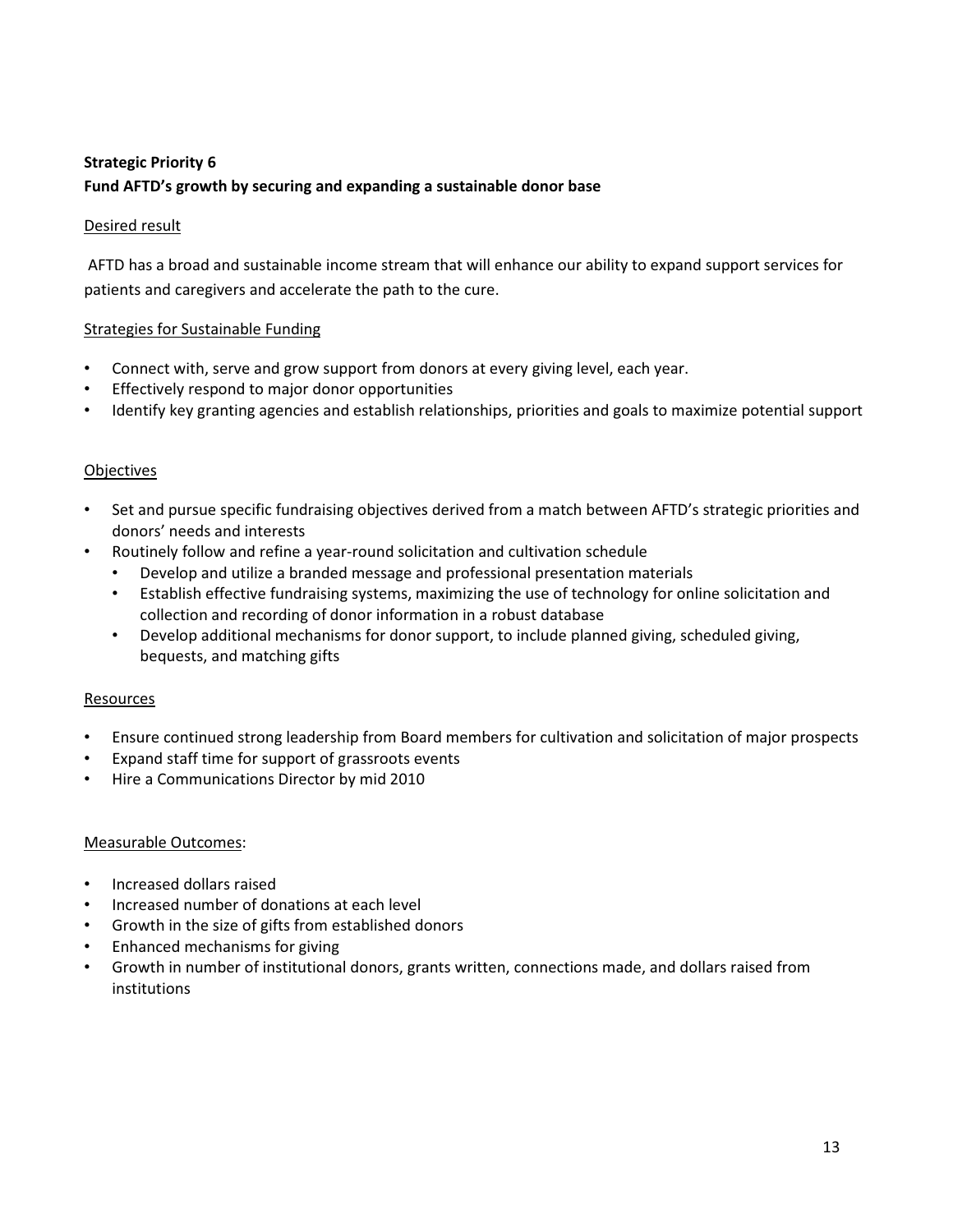# **APPENDIX A**

# **AFTD Strategy Snapshot**

## **Strategic Priorities:**

- 1. Research: Promote and fund research for diagnosis and the cure
- 2. Support: Support and enable patients, families and caregivers
- 3. Education: Educate physicians and healthcare providers to better serve FTD patients and families
- 4. Awareness: Create public awareness of FTD and associated realities
- 5. Advocacy: Systematically advocate for care and the cure of FTDs over a broad network of stakeholders
- 6. Funding: Fund AFTD's growth by securing and expanding a sustainable donor base

## **Supporting Goals:**

| <b>Research</b>                                                                                                                                                                                                                                                                                                                                | Support                                                                                                                                                                                                                                                                                                                                          | <b>Education</b>                                                                                                                                                                                                                                                                       | <b>Awareness</b>                                                                                                                                                                                       | Advocacy                                                                                                                                                                                                 | <b>Funding</b>                                                                                                                                                                                                                                                                              |
|------------------------------------------------------------------------------------------------------------------------------------------------------------------------------------------------------------------------------------------------------------------------------------------------------------------------------------------------|--------------------------------------------------------------------------------------------------------------------------------------------------------------------------------------------------------------------------------------------------------------------------------------------------------------------------------------------------|----------------------------------------------------------------------------------------------------------------------------------------------------------------------------------------------------------------------------------------------------------------------------------------|--------------------------------------------------------------------------------------------------------------------------------------------------------------------------------------------------------|----------------------------------------------------------------------------------------------------------------------------------------------------------------------------------------------------------|---------------------------------------------------------------------------------------------------------------------------------------------------------------------------------------------------------------------------------------------------------------------------------------------|
| <b>Build infrastructure</b><br>to become THE<br>knowledge center<br>for research<br>relevant to FTD and<br>create an agenda to<br>drive the research<br>forward<br>Motivate and focus<br>the global research<br>community to<br>speed efficient path<br>to the cure<br>Invest our grant<br>dollars to have the<br>greatest strategic<br>impact | Grow in numbers<br>served, enabled by<br>increased staff<br>facilitating a<br>growing network of<br>support<br>Address the specific<br>information and<br>support needs of<br>the identified sub-<br>populations within<br>the FTD community<br>Develop key<br>relationships that<br>will extend reach to<br>individuals and<br>families in need | Connect health care<br>professionals with<br>essential<br>information<br>Educate physicians<br>and healthcare<br>providers to better<br>serve FTD patients<br>and families<br>Establish AFTD as<br>the central<br>information source<br>for training of<br>healthcare<br>professionals | Formalize branding<br>and develop<br>materials<br>Distribute the<br>message and<br>materials<br>throughout the FTD<br>network<br><b>Build national</b><br>recognition for<br>AFTD and FTD<br>awareness | <b>Build infrastructure</b><br>for an effective<br>advocacy program<br>Develop key<br>relationships that<br>will support all<br>advocacy efforts<br>Embark on AFTD's<br>first major advocacy<br>campaign | Connect with, serve<br>and grow support<br>from donors at<br>every giving level,<br>each year<br>Effectively respond<br>to major donor<br>opportunities<br>Identify key<br>granting agencies<br>and establish<br>relationships,<br>priorities and goals<br>to maximize<br>potential support |

**Leadership Transition and Governance**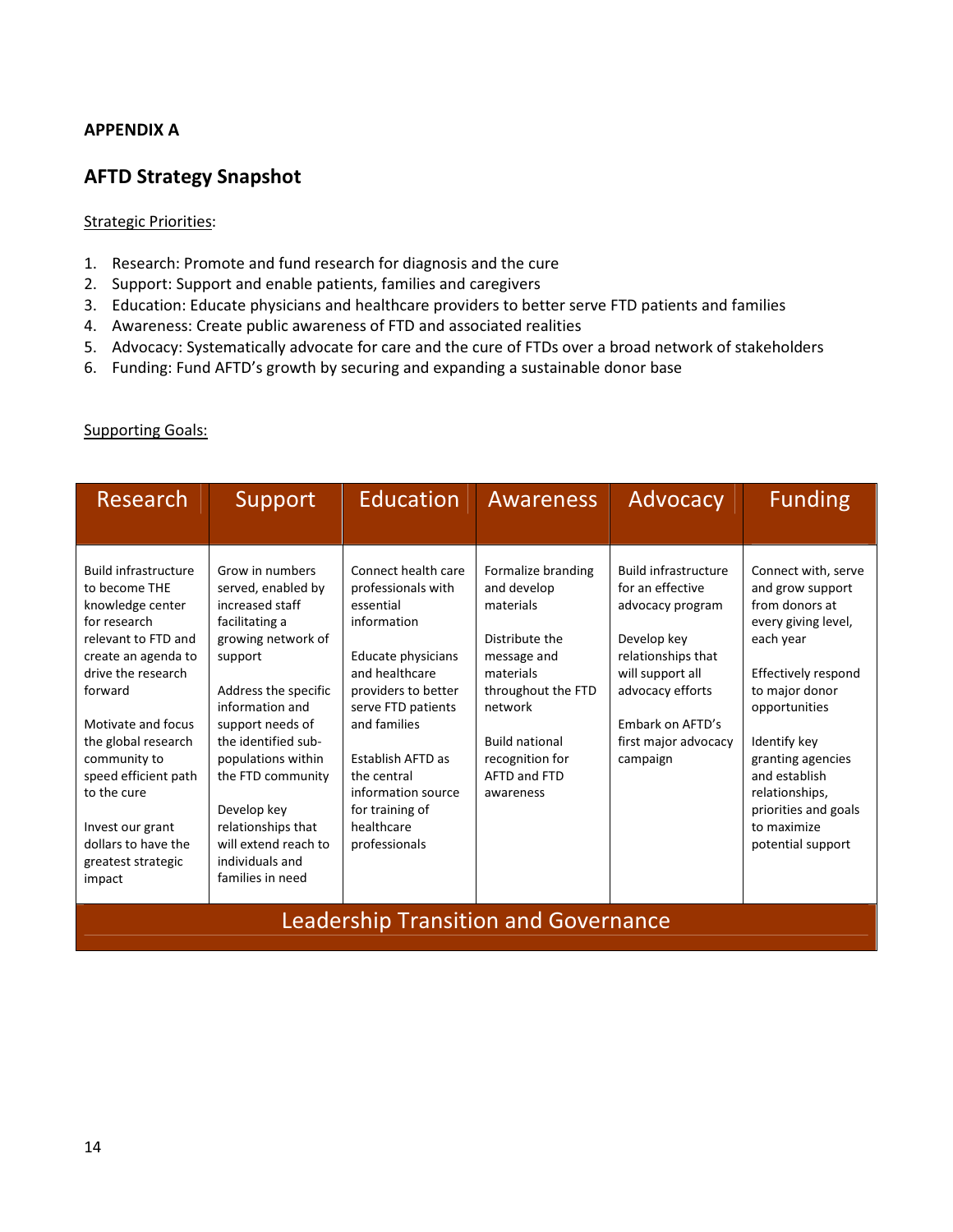

# AFTD Financial Plan 2010 - 2013

This chart provides an overview of projected expenditures, broken down by strategic priority. The plan calls for an increase in total annual spending from \$690,000 in 2009 to \$1,360,000 in 2013. Research comprises up to 50% of the total budget throughout the plan, and is detailed on the next page. This graph distributes the 2-year research fellowships evenly across the years in which they are paid out.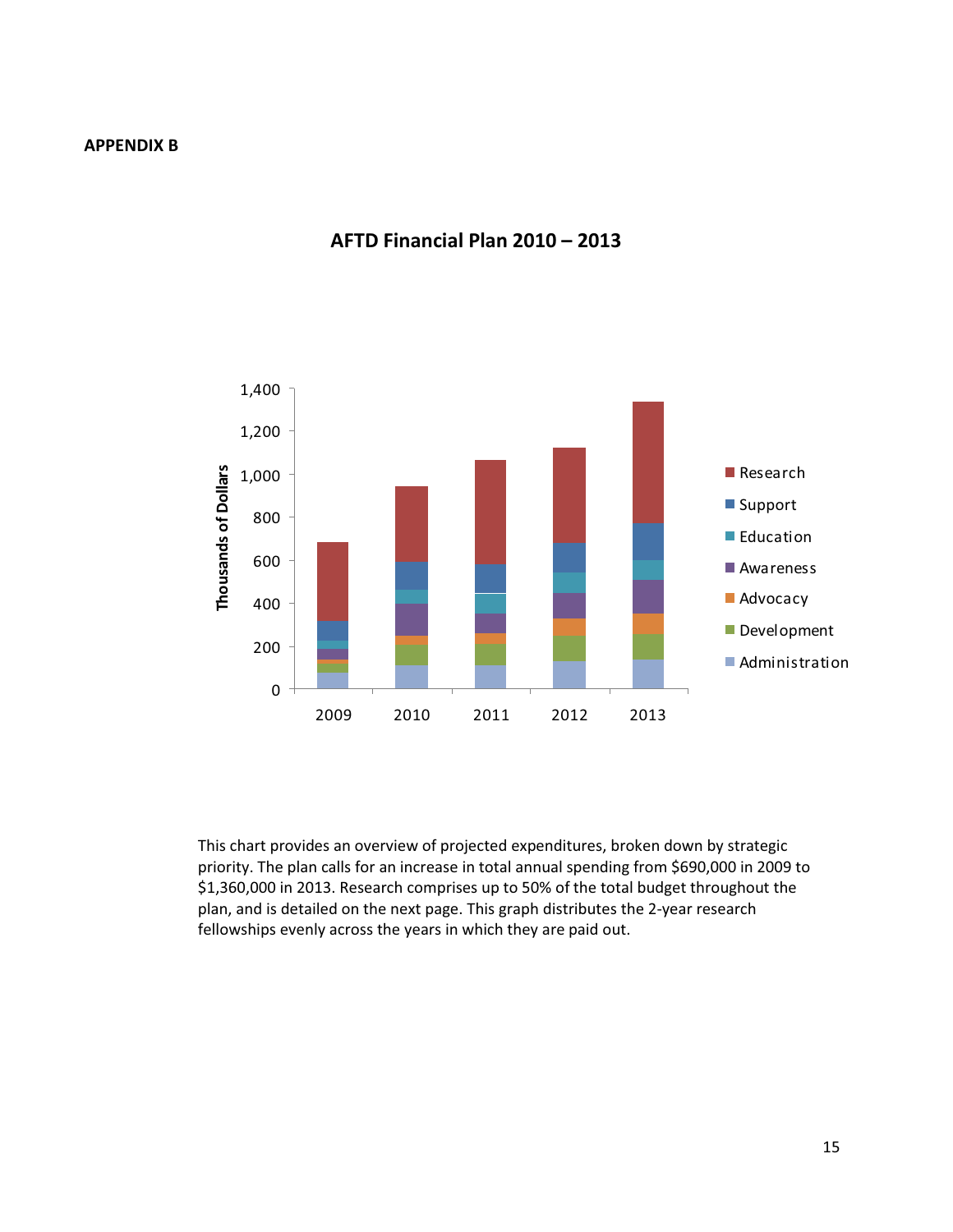# **2009 Research Expenses**



The 2009 research spend detailed in this chart includes a balance of activities necessary to advance the cure: drug discovery, brain donation, fellowships to encourage scientists to enter the FTD field of study, and targeted research projects to address key issues (e.g., TDP-43). The Strategic Research Analysis - in combination with technical conferences and meetings - guides and enables all involved with FTD research to collaborate and maximize the impact of precious research dollars.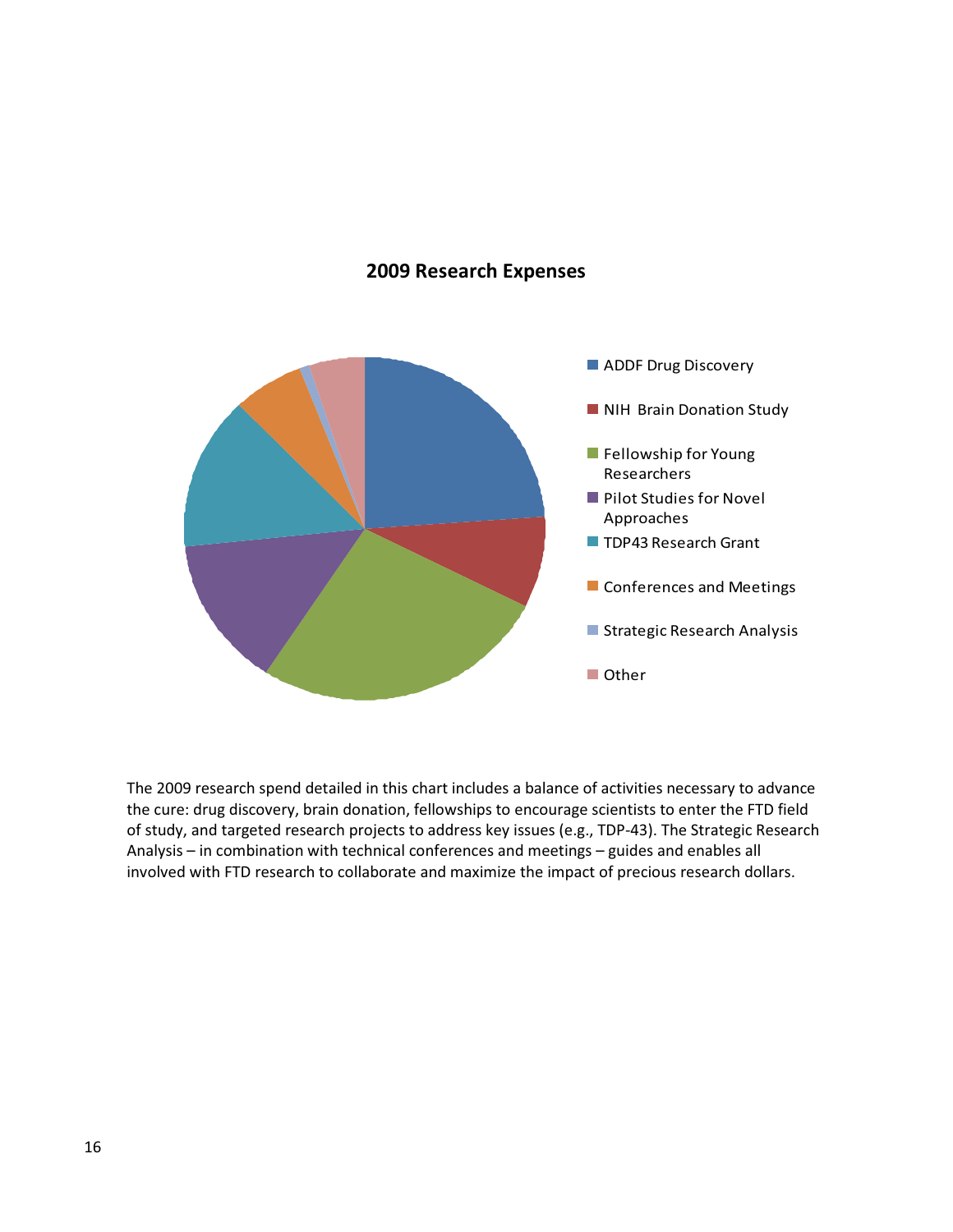

# **AFTD Staffing Plan**

This plan calls for an increase in total paid staff from two-and-a-half to seven full-time equivalents over a fouryear period. This chart demonstrates the staffing plan broken down by function.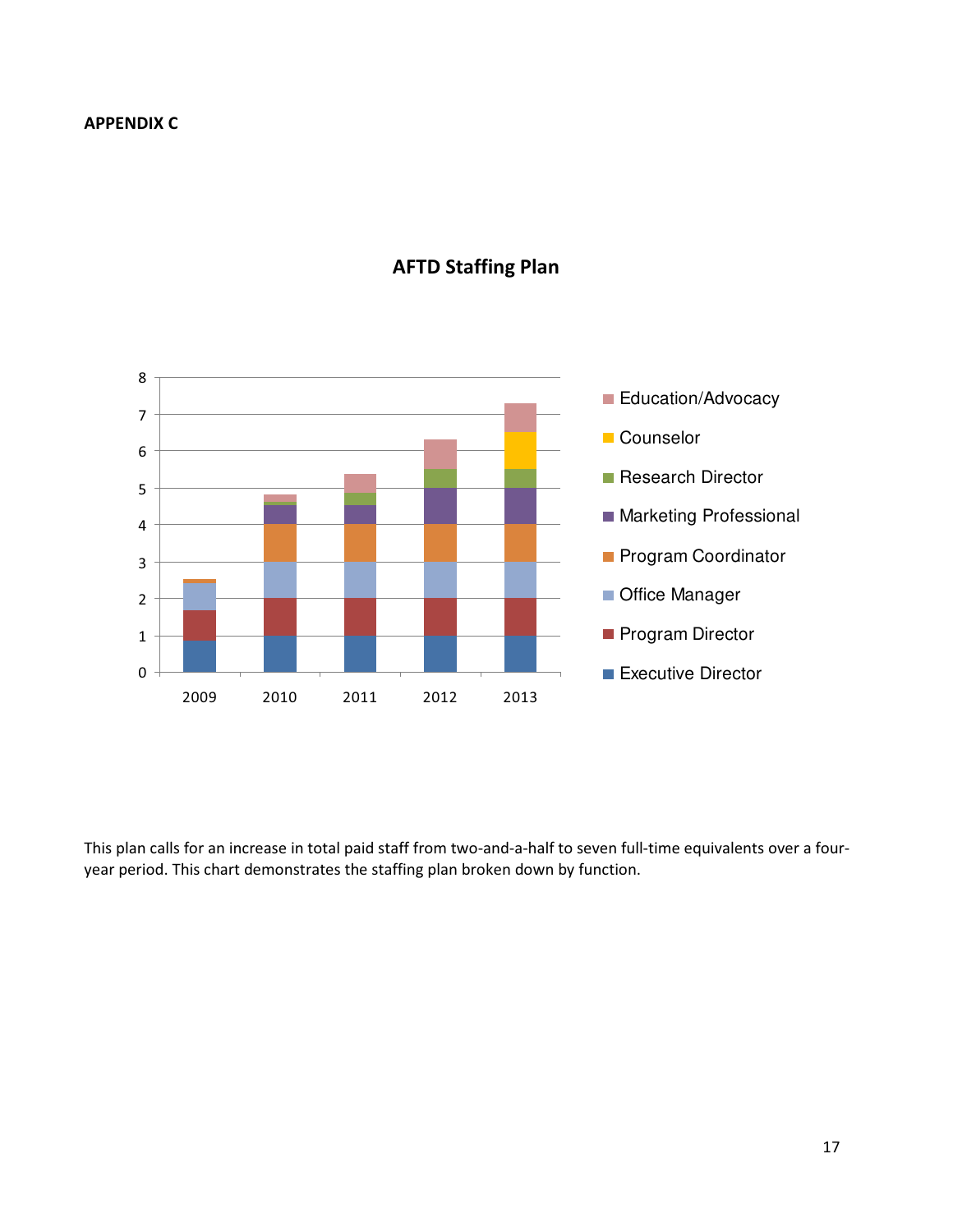# **APPENDIX D**

# **Timeline of AFTD's development**

November 2002 – Founding of AFTD. Convinced of the need for an organization dedicated specifically to improving the lives of families coping with FTD and advancing research into treatment and a cure, and encouraged by caregivers and researchers alike, Helen-Ann Comstock founded AFTD. She organized a Board of Directors comprised of current and former caregivers and one neurologist to guide the new organization. Founding Board members were: Constance Drayton, Tess Parrish, Lisa Radin, Joyce Shenian, Kent Jamison, Helen-Ann Comstock, Robert Potamkin, Joseph Becker, Robert Kemp, and Lawrence Shor.

January 2003 – First meeting of the AFTD Board of Directors in Philadelphia, Penn., with Jordan Grafman, Ph. D., NINDS, as medical advisor. The Medical Advisory Council, comprised of leading researchers, clinicians and health care professionals working in FTD, was established as a critical partner in the organization's mission.

April 2003 – Helen-Ann Comstock was invited to speak at the  $4<sup>th</sup>$  International Conference on FTD in Lund, Sweden, about the founding of AFTD and its mission. This announced the organization to international researchers and clinicians.

June 2003 - Board member Kent Jamison designed and launched AFTD's website to increase education and outreach to caregivers. The organization's first newsletter, edited by board member Tess Parrish, followed in early 2004.

July 2003 - Advocacy by Helen-Ann Comstock and her son Earl resulted in a mandate for FTD research to be included in the Senate Report to accompany the Labor HHS Appropriations bill.

July 2004 – FTD Symposium for researchers and caregivers was held immediately prior to the 9<sup>th</sup> International Conference on Alzheimer's disease in Philadelphia, Penn. It was arranged by Drs. Murray Grossman, Virginia M.-Y. Lee, Bruce Miller, John Trojanowski, and John van Swieten, with caregiver activities coordinated and supported by AFTD. AFTD awarded the first travel grants to six caregivers from the United States and Canada. AFTD also hosted a caregiver dinner and a reception for board members, conference speakers, and AFTD Medical Advisory Council members.

February 2005 - The AFTD office was established in Philadelphia with Martha B. Meyers hired as its first employee. One year later, Catherine Pace-Savitsky was hired as AFTD's first Executive Director. Both worked on a part-time basis.

July 2005 – AFTD's first research grant was awarded in the amount of \$35,000 to Eileen Bigio, M.D., Northwestern University, Feinberg School of Medicine, Chicago, Illinois.

September 2005 - The toll-free HelpLine started to provide information and support to caregivers. Board members responded to HelpLine messages. In November 2005, AFTD started a telephone support group and connected a network of FTD caregiver support groups across the United States and Canada.

September 2006 - AFTD was a major sponsor of the 5<sup>th</sup> International Conference on FTD in San Francisco, California.